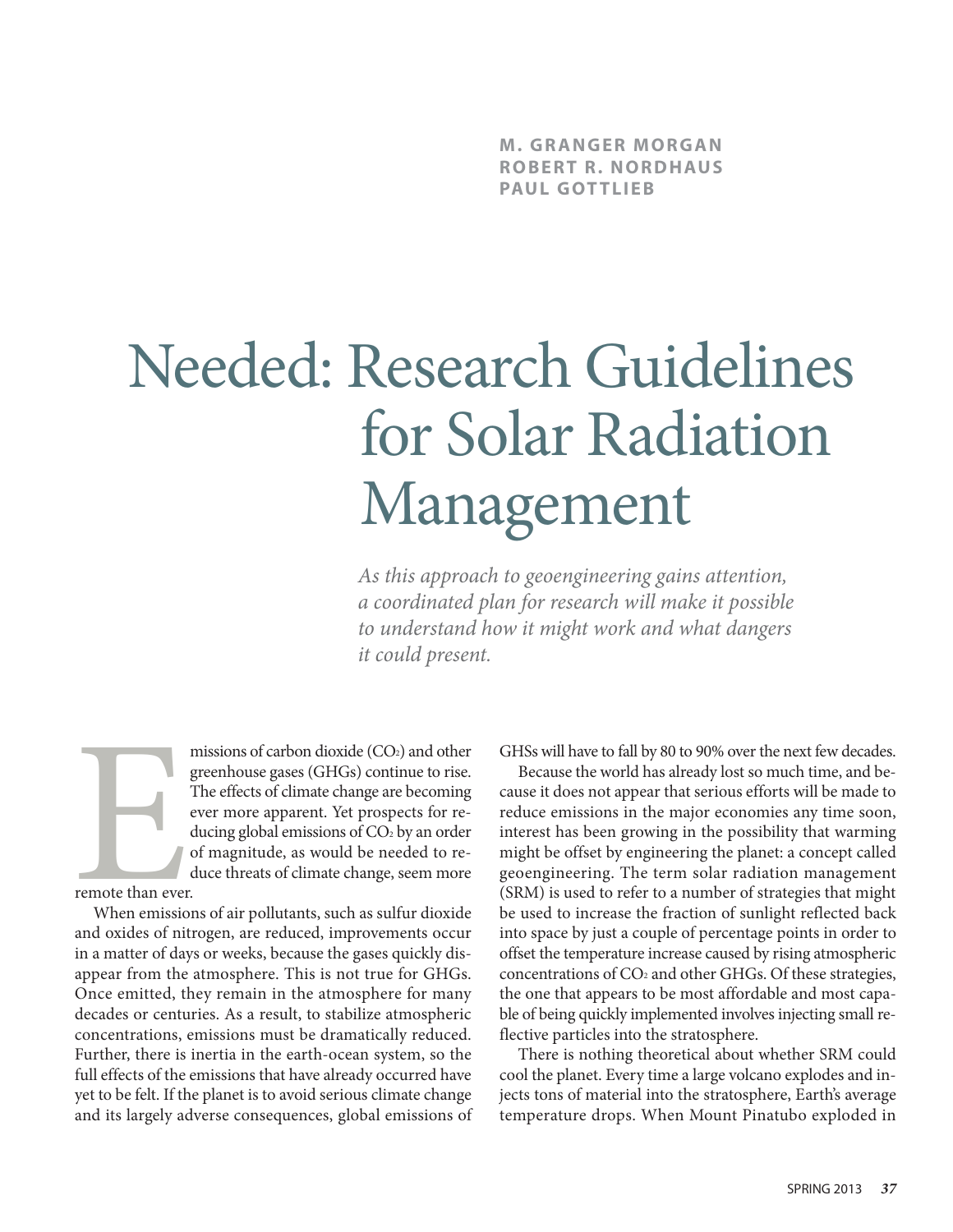### Berndnaut Smilde

Dutch artist Berndnaut Smilde is interested in the ephemeral, impermanent state of being. In his Nimbus series, he creates Nimbus clouds in indoor spaces. To do so, he carefully regulates the temperature and humidity of the space, ensuring that the conditions are perfect, and then sprays a burst from a fog machine to create a cloud suspended in the middle of the room. The clouds disappear so quickly that they are mainly experienced through photographs. Smilde chooses empty spaces, including galleries and churches, as his settings. He describes his inspiration for this series: "I imagined walking into a classical museum hall with empty walls. The place even looked deserted. I wanted to create an ominous situation. You could see the cloud as a sign of misfortune. You could also read it as an element out the Dutch landscape paintings in a physical form in a classical museum hall."

Based in Amsterdam, Smilde holds an MA in Fine Arts from the Frank Mohr Institute, Groningen, The Netherlands. An international artist, Smilde has recently exhibited at the Land of Tomorrow gallery in Louisville, Kentucky, the Juming Museum in Taipei, Platform 57 in The Hague, and the Ronchini Gallery in London. He is the recipient of a start stipend award from The Netherlands Foundation for Visual Arts, Design and Architecture and was resident artist at the Irish Museum of Modern Art, Dublin, in 2008.

Photos courtesy of the artist and the Ronchini Gallery.

1991, the result was a global-scale cooling that averaged about half a degree centigrade for more than a year.

So SRM could work. As undesirable impacts from climate changes mount up, the temptation to engage in SRM will grow. But what if someone tries to do it before we knew if it will work, or what dangers might come with it? The time has come for serious research that can get the world answers before it is too late. To that end, we offer a plan.

#### **Variable effects—and benefits**

SRM could be designed to bring average temperatures around the world back to something close to their present levels. But because particles injected into the stratosphere distribute themselves around the planet, it is doubtful whether strategies can be found to cool just some vulnerable region, such as the Arctic. Even with a uniform distribution of particles, the spatial distribution of the temperature reductions will not be uniform. For example, work by Katharine Ricke, then at Carnegie Mellon University and

now at the Carnegie Institution for Science, has shown that over many decades the level of SRM that might be optimal for China will move further away from the level that might be optimal for India, although in both cases the regional climates would be closer to today's climate than they would have been without SRM.

Change in precipitation patterns induced by climate change might present a particularly strong inducement to undertake SRM. But here again, there are some variables and some unknowns. Although the best current estimates suggest that SRM, on average, could probably restore precipitation patterns to approximately those of today, the ability of climate models to predict the details of precipitation is still not very good. Also, some parts of the world are likely to find at least a little bit of warming or other climate change to be beneficial, and so later in this century countries in those regions might not want to return to the climate of the past few centuries, even if they could. In the short term, modest warming and elevated CO2 will probably enhance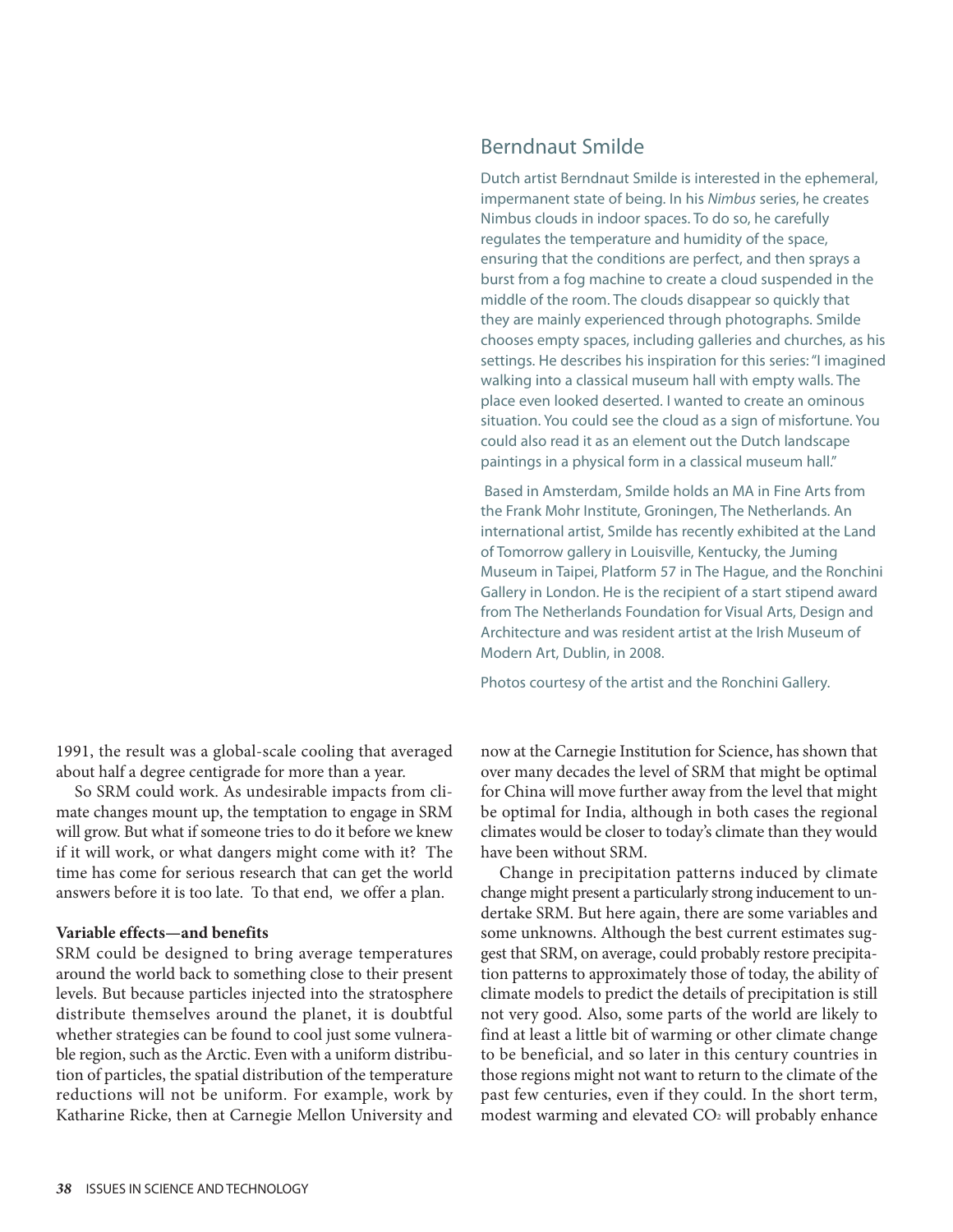

BERNDNAUT SMILDE, Nimbus Platform57, Inkjetprint on bubond, 49 x 78 inches, 2012.

some agricultural production, although with further warming most agriculture will suffer.

Although SRM could offset future warming, it does nothing to slow the steadily rising atmospheric concentrations of  $CO<sub>2</sub>$ . The higher concentration of  $CO<sub>2</sub>$  in the atmosphere is already having notable effects on terrestrial and oceanic ecosystems. Some plant species are able to metabolize CO<sub>2</sub> much more efficiently than others, giving them a comparative advantage in a high-CO<sub>2</sub> world. This is beginning to disrupt and shift the makeup of terrestrial ecosystems.

Over a third of the  $CO<sub>2</sub>$  that human activities are adding to the atmosphere is being absorbed by the world's oceans. Today the oceans are roughly 30% more acidic than they were in preindustrial times. Sarah Cooley and colleagues at the Woods Hole Oceanographic Institution have estimated that by late in this century, there will be a dramatic drop in harvest yields of molluscs, resulting in a serious decline in the protein available to low-income coastal populations. Also, acidification is already affecting the ability of many coral species to make reef structures. Many marine experts believe that if emissions and ocean acidification continue to increase, most coral reefs will be gone by the end of this century. In addition to being aesthetically and economically important, reefs (along with coastal mangroves) provide the breeding grounds for many oceanic species and form the base of many oceanic food chains.

#### **Political landscape**

Today in the United States, there are many people who doubt that climate change is occurring, or if it is, that those changes result from human action. Congress is no longer pursuing legislation to mandate reduced emissions of GHGs, and many political leaders have been avoiding the issue.

Federal regulatory actions to advance energy efficiency and reduce emissions from coal-fired power plants are making modest contributions to reducing emissions of GHGs, as is the tightening of the Corporate Average Fuel Economy, or CAFE, standards covering vehicles. Indeed, as Dal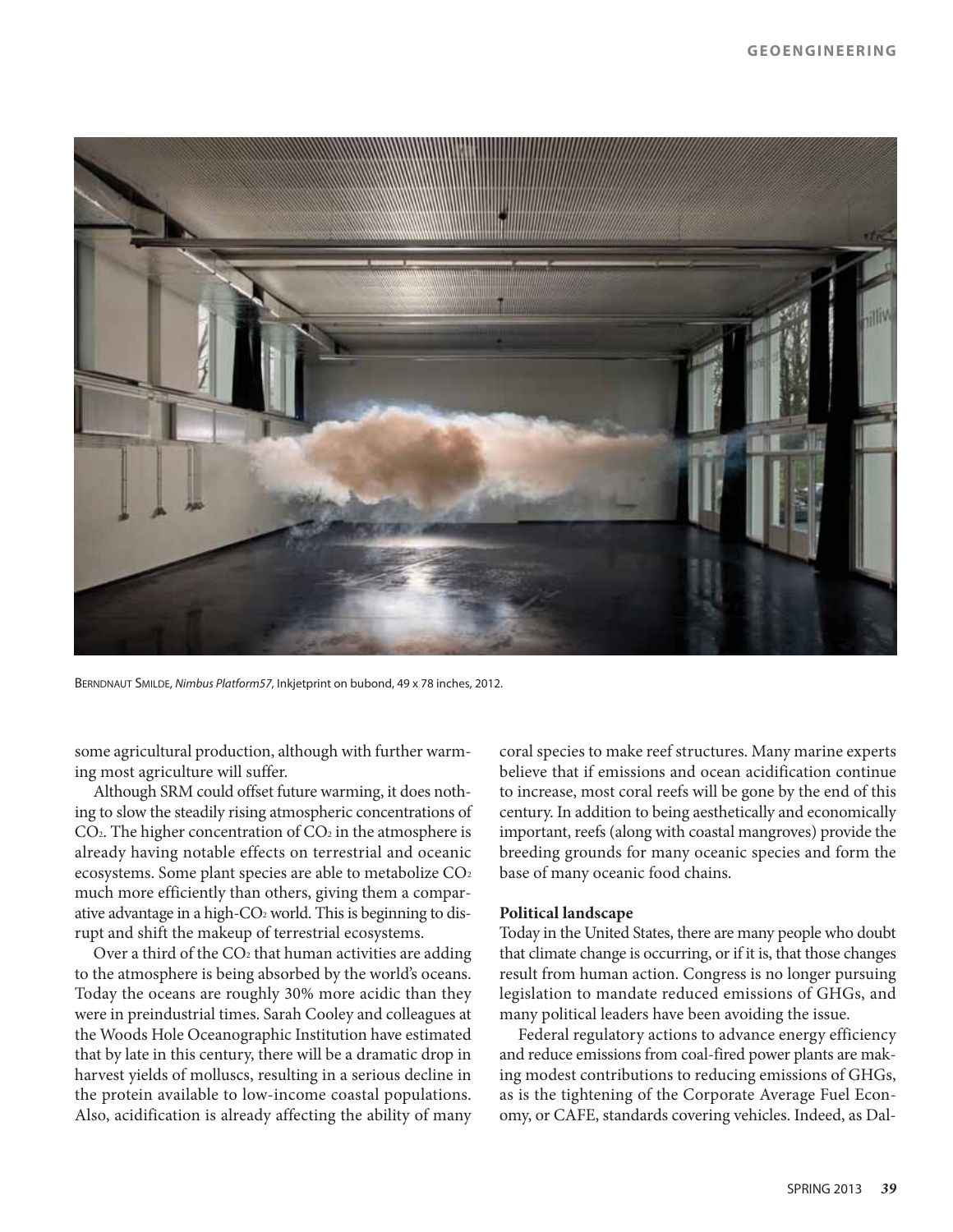las Burtraw and Matthew Woerman of Resources for the Future recently observed, these regulations, together with the dramatic growth in the use of natural gas, have placed the United States on a path to achieve President Obama's goal for reducing U.S. emissions of GHGs. The goal calls for cutting emissions by 2020 to a level that is 17% below levels emitted in 2005. Of course, a 17% reduction does not come close to the U.S. share of reductions needed to stabilize the climate. A few states, most notably California and some in the northeast, are taking direct steps to reduce emissions. Overall, however, the United States shows no signs of being ready to adopt policies to implement the large economy-wide emission reductions necessary to deal with climate change.

Explicit climate policy has progressed further in Europe, where there is a widely shared understanding of the reality of climate change and the risks that it holds. But even as Europe has taken steps to begin reducing emissions of GHGs, these efforts also remain modest when compared with what will be needed to stabilize climate. In the 27 nations that comprise the European Union, per capita  $CO<sub>2</sub>$  emissions are roughly half those of the United States. However, Europe's present economic difficulties, together with Germany's growing dependence on coal as it moves to abandon nuclear power, have resulted in a rate of emissions reduction that now lags that of the United States.

Across the major developing nations—China, India, and Brazil—the primary focus is, of course, on economic growth. China is actively developing wind and solar power, as well as technologies for carbon capture and sequestration. China is doing this because it faces local and regional air pollution that is prematurely killing millions of people, because the government realizes that the country will need to wean itself from coal, and because the government assumes that sooner or later the rest of the world will get serious about reducing emissions and, when that happens, China wants to be a strong player in the international markets.

#### **A tempting quick fix**

Although subtle impacts from climate change have been apparent for decades, it is only recently that changes have become more obvious and widespread. Over the next few decades, such changes will become ever more apparent. Because reducing atmospheric concentrations of GHGs is inherently slow and expensive, as more and more people and nations grow concerned, SRM could become a tempting quick fix.

SRM is a technology that has enormous leverage. Recent analysis by a university/industry team of researchers, led by Justin McClellan of the Aurora Flight Science Corporation, suggests that a small fleet of specially designed aircraft could deliver enough mass to the stratosphere in the form of small reflecting particles to offset all of the warming anticipated by the end of this century for a cost of less than \$10 billion per year, or roughly one ten-thousandth of today's global gross domestic product of \$70 trillion (in U.S. dollars). In contrast, estimates by the Intergovernmental Panel on Climate Change in its fourth assessment report suggest that the annual cost of controlling emissions of GHGs to a level sufficient to limit warming will be between half a percent and a few percent of global gross domestic product.

Clearly, given this enormous cost difference, as the impacts of warming and other climate change become more apparent, SRM is going to look increasingly tempting to countries and policymakers who face serious adverse impacts from climate change. Adding to this temptation is the fact that implementing SRM could be done unilaterally by any major nation, which is far from the case with reducing global emissions of GHGs, which would require cooperation among a number of sovereign nations around the world.

#### **Planning a research agenda**

Although it is well established scientifically that adding fine particles to the stratosphere would, on average, cool Earth, science cannot be at all sure about what else might happen. For example, science cannot be confident about the fate and transport of particles (or precursor materials) once they are injected. It is unknown whether and how the distribution of particles could best be maintained. The surfaces of some types of particles could provide catalytic reaction sites for ozone depletion, but again details are uncertain. Researchers have documented the transient effects of large volcanic injections, but it is not known whether a planned continuous injection of particles might produce large and unanticipated dynamic effects. In short, if the United States or some other actor were to undertake SRM today, it would be "jumping off a cliff" without knowing much about where it, and the planet, would land. Humans have a long tradition of overconfidence and hubris in considering such matters. In our view, anyone who undertook SRM based on what is known today would be imposing an unacceptably large risk on the entire planet.

The climate science community has been aware of the possibility of performing SRM for decades. However, most researchers have shied away from working in this area, in part because of a concern that the more that is known, the greater the chance that someone will try to do it. Although such concerns may have been valid in the past, we believe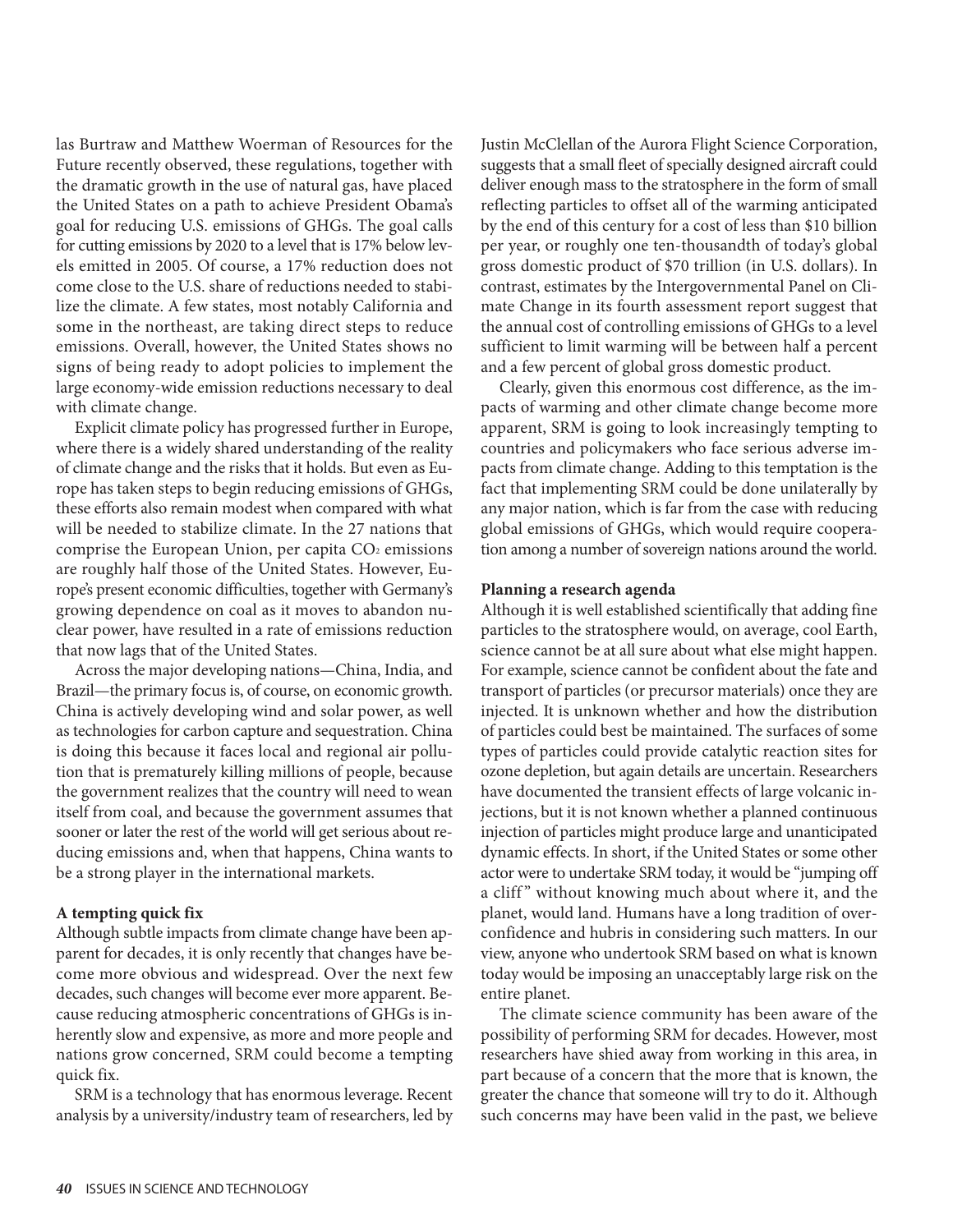that the world has now passed a tipping point. In our view, the risks today of not knowing whether and how SRM might work are greater than any risks associated with performing such research.

We reach this conclusion for two reasons. First, the chances are growing that some major state might choose to embark on such a program. If science has not studied SRM and its consequences before that happens, the rest of the world will not be in a position to engage in informed discourse, or mount vigorous scientifically informed opposition if the risks are seen as too great. Second, given the slow pace at which efforts to abate global emissions of GHGs have been proceeding, the chances are growing that when the world does finally get serious about abatement, the United States and other nations may in fact need to collectively engage in a bit of SRM, if it can be done safely, in order to limit damages, while simultaneously scrambling to reduce emissions rapidly and perhaps also scrub  $CO<sub>2</sub>$  from the atmosphere.

There have been several calls for a significantly expanded research program on SRM. For example, the House Science Committee and an analogous committee in the UK's Parliament have explored the issue. The United Kingdom has also undertaken a modest program of research support. A task force of the Bipartisan Policy Center, an independent think tank based in Washington, DC, recently developed recommendations for a program of research by the U.S. government. However, most of the limited research now under way in the United States is occurring as part of existing programs that focus on climate and atmospheric science more generally.

Because SRM could rapidly modify the climate of the entire planet at a very modest cost, and because it holds the potential to have profound impacts on all living things, we believe that there is an urgent need for research to clarify its potential impacts and consequences and to provide sufficient reliable information to enable the establishment of appropriate regulatory controls. Building on the work of the Bipartisan Policy Center, the scientific community needs to develop a robust SRM research agenda and obtain the public and private funding necessary to carry it out. In parallel, the community needs to develop guidelines that ensure that such research is responsibly carried out. Finally, as we discuss in detail below, SRM research should be conducted in an open and transparent manner by providing public notification of proposed field experiments and providing decisionmakers and the public with full access to the results of the research.

Except for limited U.S. authority under the National Weather Modification Reporting Act to require notification and reporting of "weather modification" activities, neither

U.S. nor international law provides readily useable authority to prohibit, regulate, or report on the conduct of SRM research or field experiments. Our recommendation is to develop and implement a voluntary research code before attempting to impose any regulatory mandates with respect to SRM research, for two reasons. First, a voluntary code can address and work out the various definitional and policy questions we discuss below. Second, a clumsy U.S. attempt to require notice and reporting of SRM research may simply delay or drive that research abroad, frustrating the ultimate objective of open access to responsibly conducted SRM research. A voluntary code, in our view, is the most sensible first step. The United States should take the lead by developing and implementing a code of best SRM research practices and a set of rules governing federally funded SRM research. After doing that, it should then undertake formal governmental steps and informal steps through scientific channels to urge other international players to promptly do the same.

A key component of a significant SRM research program is to develop a fully articulated research agenda. This might be done under the auspices of the U.S. National Academies, drawing on researchers from major universities, national laboratories, and federal agencies, with input from the international research community.

#### **Code of best practices**

In parallel with, or even before, developing a full research agenda, there is a pressing need to develop what we will call a code of best SRM research practices. This code will need three components. The first would comprise guidelines to provide open access to SRM knowledge by making research results available to decisionmakers and the public. The second would be the delineation of categories of field experiments that are unlikely to have adverse impacts on health, safety, or the environment (that is, experiments conducted within an agreed-upon "allowed zone" of experimental parameters and expected effects on the stratosphere.) The third component would be agreement that any field research to be conducted outside the allowed zone will not be undertaken before a clear national and international governance framework has been developed.

The development of this code will require a convening entity and sufficient resources to support activities. Federal funding through an Executive Branch agency might be secured for such an undertaking. For example, Congress could fund a National Research Council study to develop a set of clear definitions and research norms. Perhaps a faster way to get this done would be to persuade a well-respected pri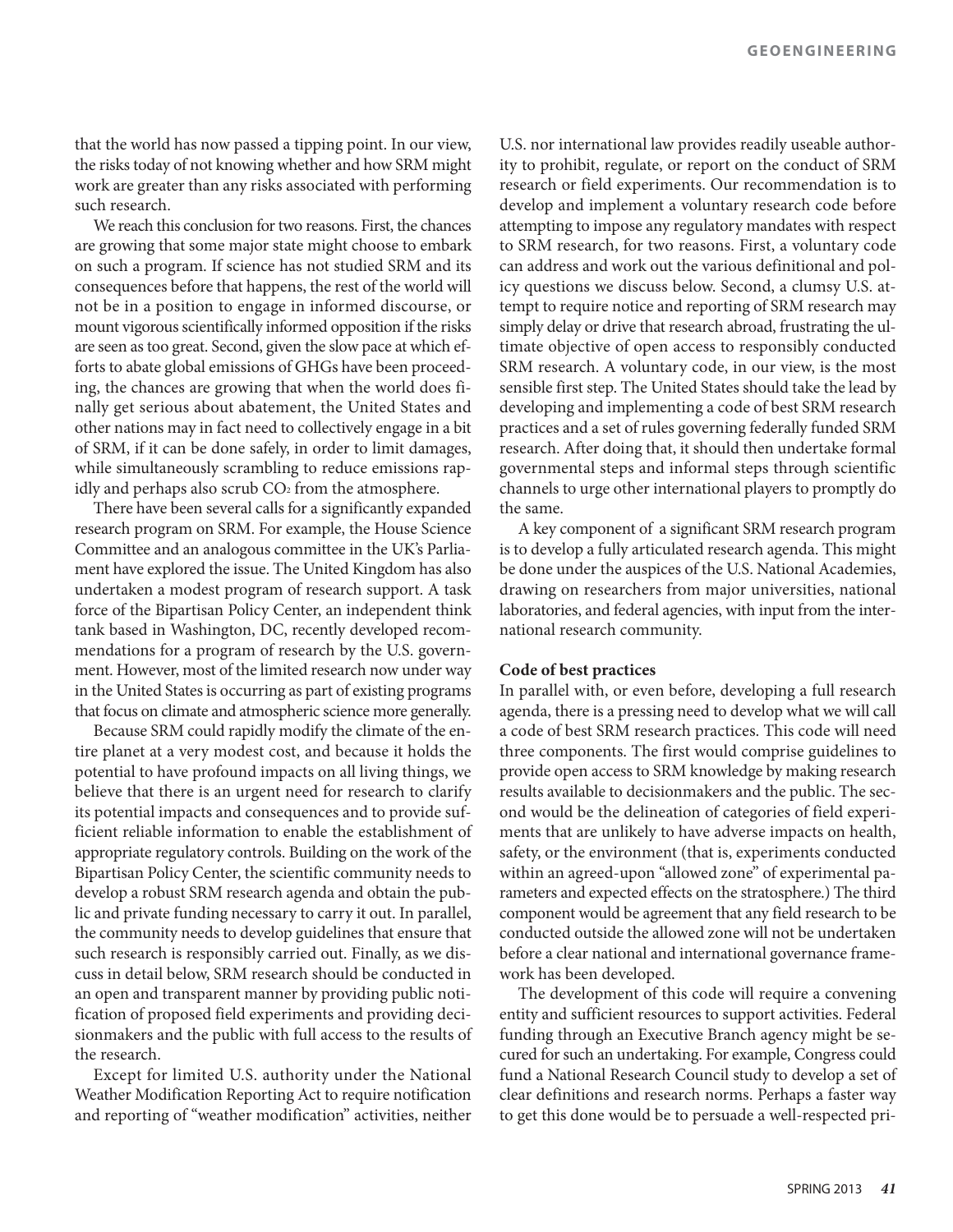vate foundation to provide the necessary resources. The National Academies or the National Research Council would be appropriate organizations to convene the effort. Alternatively, the American Geophysical Union might do this as part of its recently expanded set of activities in public policy.

Formulating guidelines for SRM research and a policy to advance open access to SRM research must address a set of key issues of definition and scope:

• First we need to define what counts as SRM. Is the technology to be deployed only for SRM, such as a specific type of specially engineered reflective particle, or does it also include multiuse technology, such as high-altitude aircraft designed to deliver mass to the stratosphere but also capable of performing a variety of other missions that are completely unrelated to SRM? To the extent that SRM overlaps with fields of use that do not raise concerns, non-SRM commercial activity might be affected by efforts to single out SRM activity for special attention. What about research on "incidental" SRM? Such current or proposed research might include, for example, geophysical studies of future volcanic eruptions; studies of the atmospheric effects of "black carbon," the strongly light-absorbing particulate matter emitted by the incomplete combustion of fossil fuels; and studies of the behavior of sulfur dioxide emitted from stationary industrial sources. Any SRM open-access program must define SRM in order, among other things, to minimize its impact on related but uncontroversial commercial activity.

• Next we need to agree on what constitutes SRM research. Does it include theoretical research, literature searches, term papers, and legal memoranda, or should it be limited to experimental research, and if so, does it extend to laboratory research or should it be limited to only field experiments? If the focus is limited to field experiments, how should (and could) basic studies in atmospheric science be differentiated from studies that are more specifically focused on improved understanding of SRM? Trying to make such a demarcation on the basis of experimenters' intent strikes us as deeply problematic; objective criteria will be needed.

• Activities that should be subject to a requirement of prior notification of SRM research need to be defined. At what stage of a project (planning, approval, or funding) should public notification occur, and in how much detail? Also, what medium or media (for example, a dedicated public Internet site, a Federal Register notice, or a proposal submitted to a designated governmental entity) should be used?

• Any policy respecting public access to SRM research needs to spell out the type of research it covers. Does it cover only completed peer-reviewed research? What about studies whose results are not published or that are in progress but have not reached the stage of publication? What about industry research and abandoned or unsuccessful projects? How can public access be bounded in such a way as to preserve valid commercial interests while providing the appropriate level of public disclosure?

• The allowed zone stipulated for experiments will have to be defined, based on results of existing scientific knowledge. This will include careful delineation of areas of permissible field studies and of a protocol for determining that a proposed field study lies within the allowed zone.

• Finally, there are a series of important policy questions that must be addressed. Should an open-access policy be a voluntary undertaking by researchers? Should the policy be incorporated into federal grants and contracts? Is it feasible to prescribe regulations that require open access to SRM research? Do any of these policies interfere with academic freedom or intellectual property rights?

#### **Importance of open access**

As part of the effort to develop a code of best SRM research practices, the United States should develop strategies that ensure that the knowledge developed through SRM research is available to the general public and to national and international policymakers to support informed policy discourse and decisionmaking. The creditability and usefulness of a research program can best be advanced by providing the public with advance notice of SRM field experiments and public access to research results.

The SRM research code of best practices should include a commitment to make public the existence of all SRM research activities, perhaps through a mechanism as simple as posting to a common Web site. It should include an agreement that results from prescribed types of research will be made public (preferably through publication in refereed journals). It should provide guidance on the types of field studies that can be undertaken without any special oversight or approval. And it should express an understanding with respect to privately held intellectual property, as discussed below.

Because most federally funded research would probably already have been described in publicly assessable proposals, posting announcements with an abstract of plans to conduct specific field studies on a common public Web site is not likely to present a significant problem for most investigators. However, asking investigators to post preliminary findings on such a site could be more problematic. This is because some leading journals adopt a strict interpretation with respect to the definition of "prior publication." We be-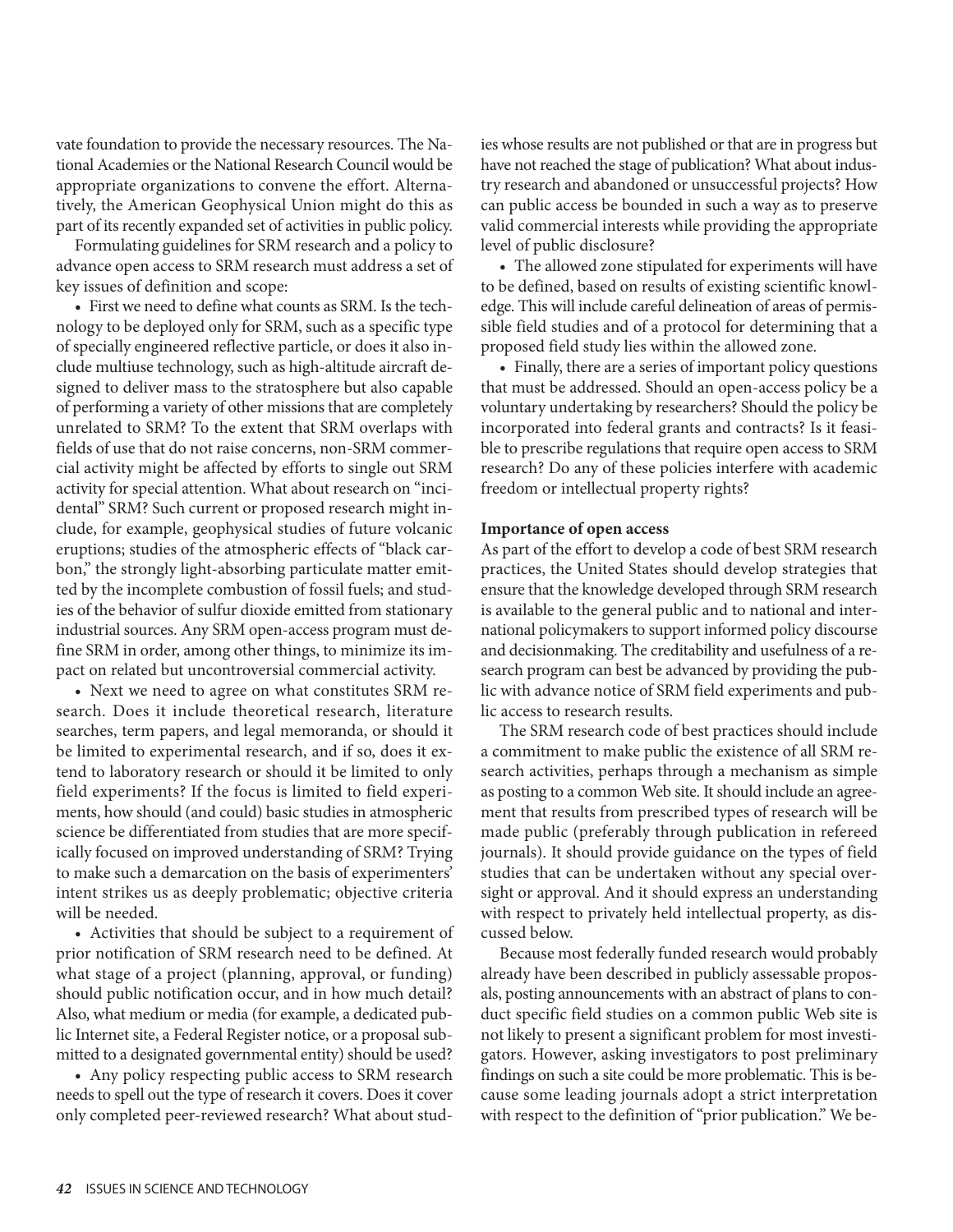## Action by the U.S. government would set a powerful precedent by a major player in the world economy and world research community.

lieve that in the interests of promoting open access to SRM knowledge, an effort should be made to induce several top journals to adopt a more lenient policy in the case of work related to SRM.

In developing a voluntary code for research conduct, comment and advice should be sought from federal agencies, universities and other research institutions, and nongovernmental organizations and companies likely to conduct SRM research. To maximize its acceptance, the code should probably draw a line between research results that are to be publicly disclosed and those that do not need to be publicly disclosed so as to protect the commercial interests of technologies with multiple non-SRM uses. The expectation is that once the code is finalized, its recommendation could be incorporated into approval requirements in government and private nonprofit funding arrangements for SRM research and promoted as a model for industrial researchers and non-U.S. researchers.

#### **U.S. government support**

Although there has already been some modest support of SRM research from private sources, if a concerted SRM research program is undertaken in the United States, it most likely will involve funding by the federal government as well as some use of the unique capabilities of federal equipment and laboratories. Federal research activities that meet the definition of SRM research should include provisions requiring that an abstract describing the research to be performed be made publicly available upon execution of the underlying agreement. In the case of research involving field experiments, the National Environmental Policy Act may require an Environmental Impact Assessment, unless the proposed project fits into a category excused from such assessment. If an assessment if required and prepared, the public will have ample notice and opportunity for comment.

Federal research agreements should include provisions requiring delivery to the government of publicly releasable research results, commensurate with the SRM research code of best practice. Federal agencies have experience in nego-

tiating lists in each of their research agreements of specifically identified publicly releasable data that would meet the standards set by the SRM code while at the same time, in appropriate agreements, excluding data whose restriction on public release would not be inconsistent with the SRM research code.

Federal research agreements also typically include a patent rights clause that usually provides that the agreement awardee has the option to elect to retain title to its new inventions made under the agreement. In order to lessen the incentive for private commercial interests to influence the direction of the pursuit of SRM, it would be desirable to restrict the assertion of such private intellectual property rights to technical fields other than SRM. Federal agencies already have statutory authority to take prescribed action to restrict or partially restrict the patent rights of awardees. For example, in order to control commercialization, the Department of Energy has provided for federal government ownership of inventions made by its research contractors in the field of uranium enrichment.

A uniform standard can be applied across transactions involving multiple agencies, through mechanisms such as Federal Acquisition Regulations, Office of Management and Budget circulars, and presidential executive orders. Because the promulgation of government-wide guidance may take some time, individual agencies can act on their own initiative if they feel that their mission justifies such action. Individual agency action may lay the groundwork for broader action across the government. If a lead agency is identified to conduct SRM research, that agency should take such an initiative, in the same way that the National Institutes of Health required that investigators who received its support to conduct analysis of genetic variation in a study population submit descriptive information about their studies to a publicly accessible database. The United States could also use international cooperative research agreements as a means to encourage other countries to follow the code of best SRM research practices.

Action by the U.S. government would set a powerful